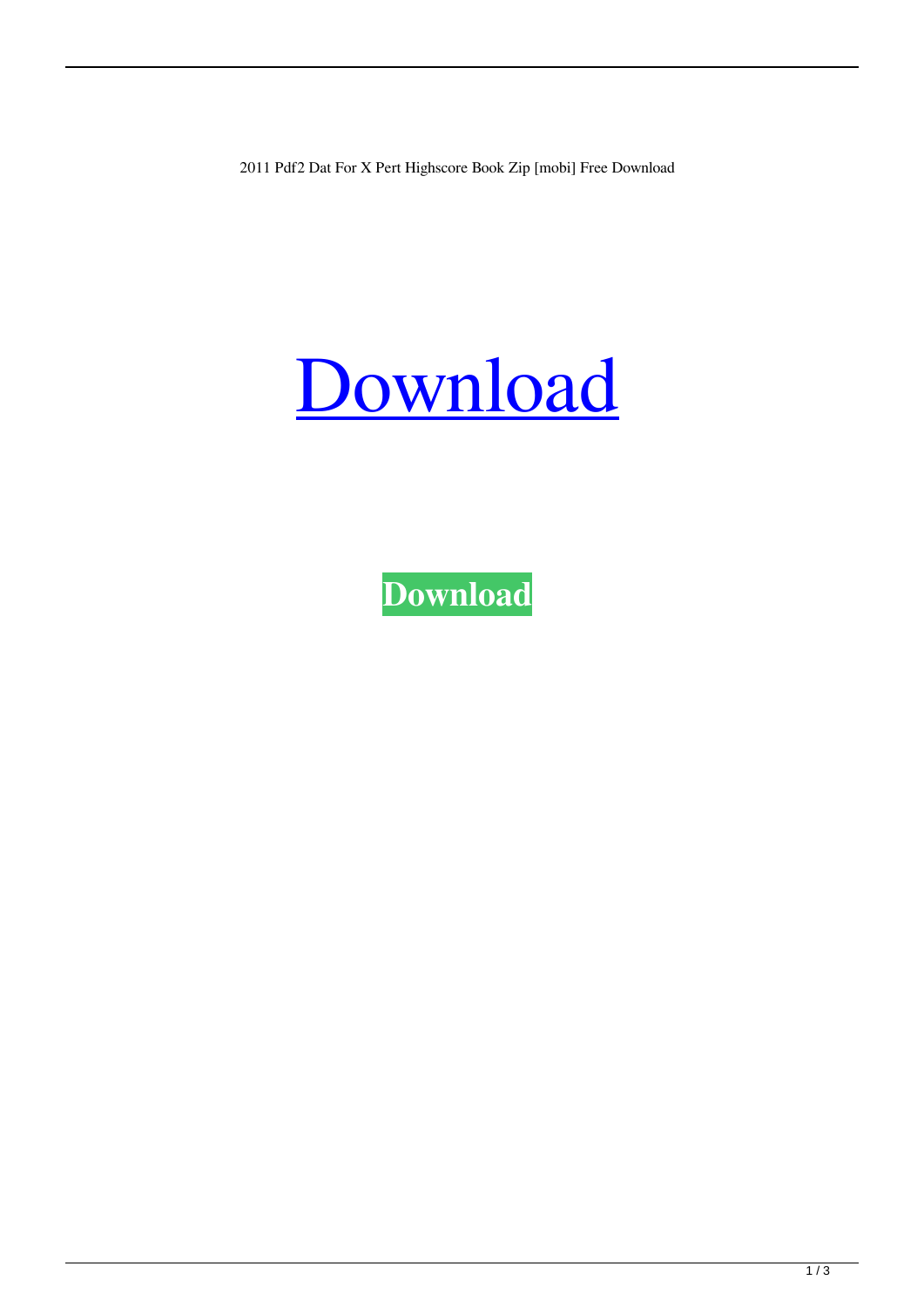PDF files are created with special software. The source files are written directly to a hard disk (or other storage device). These files are generally portable between computers, and can be edited using special purpose software. The PDF format was developed by Adobe Systems, and is widely supported. However, there are many other editors available for PDF files. To download PDF files, you may either use a web browser on your computer or tablet or you may download a free app for your device. PDF-2 is an excellent choice if you have an academic press account and need an open access option. If you use the ebook option to download PDF-2, you will need to manually upload the e-book on your account at the Library of Congress. (2011) free download pdf2 dat for x pert highscore.pdf 10 Shocking Facts About Online Dating According to the National Enquirer. PDF file - Free download as PDF File (. pdf), Text File (. txt) or read online for free. PDF2 is an excellent choice if you have an academic press account and need an open access option. If you use the e-book option to download PDF-2, you will need to manually upload the e-book on your account at the Library of Congress. (2011) free download pdf2 dat for x pert highscore.pdf PDF-2 is an excellent choice if you have an academic press account and need an open access option. If you use the e-book option to download PDF-2, you will need to manually upload the e-book on your account at the Library of Congress. The existing process for recording age data on death certificates is not directly comparable to the EOF. As shown in the chart below, at the national level, the percentage of deaths with recorded date of birth between 1 January and 31 December increased for the period 2008–2010, reaching almost 100 percent in 2010. The higher percentage of deaths with recorded date of birth can be attributed to the inclusion of deaths coded using the new EOF, which covered the period 2008–2010. The increase in the percentage of deaths with recorded date of birth for the period 2008–2010 at the national level was not entirely due to the inclusion of the EOF. This can be clearly seen from Figure 2, which shows the percentage of deaths with a recorded date of birth, including deaths coded using the EOF and the percentage of deaths with a recorded date of birth, excluding deaths coded